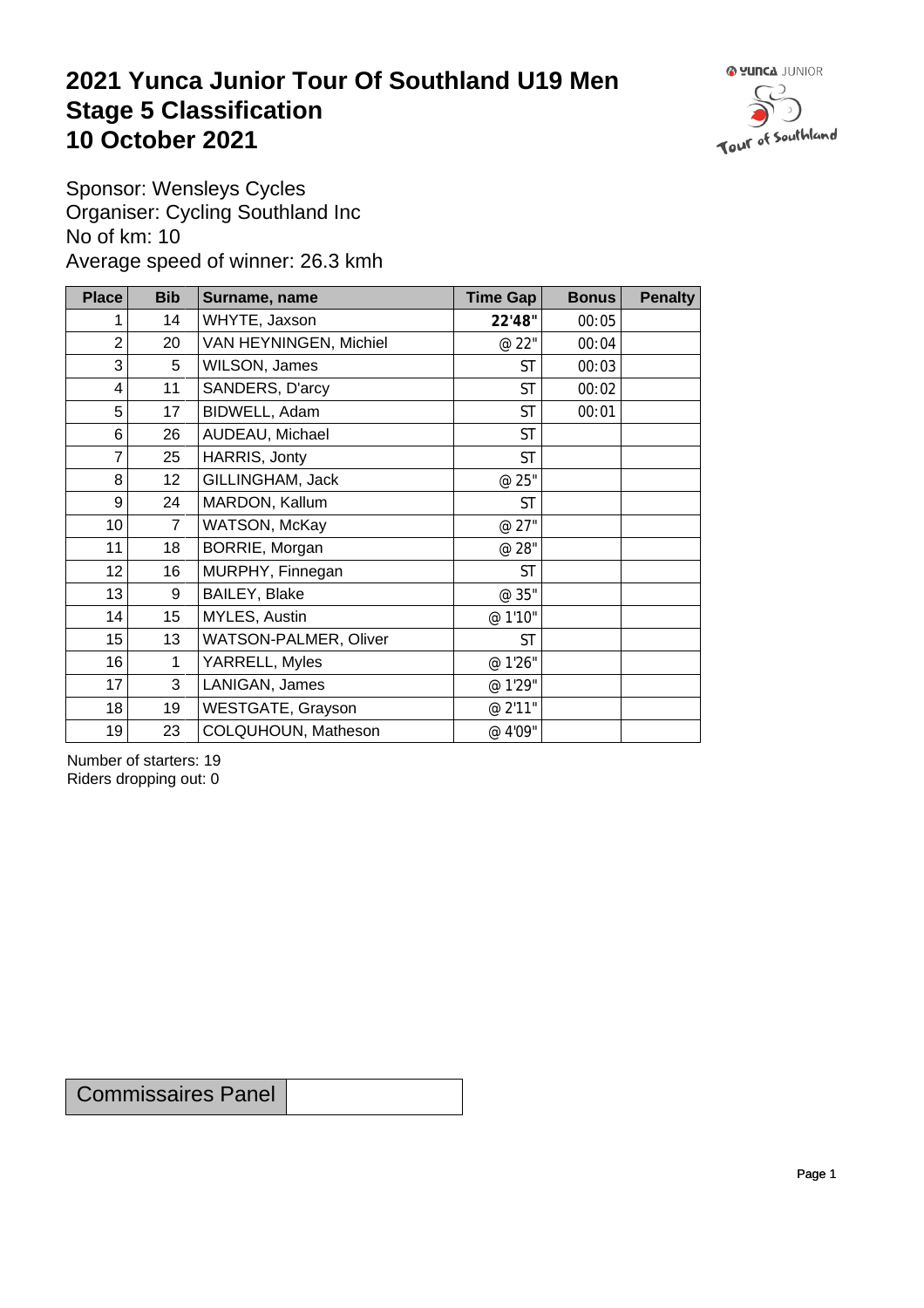## **2021 Yunca Junior Tour Of Southland U19 Men General Classification (Stage 5)**<br>10 October 2021 **10 October 2021**



Organiser: Cycling Southland Inc

| Place           | <b>Bib</b>      | Surname, name                | <b>Time Gap</b> |
|-----------------|-----------------|------------------------------|-----------------|
|                 | 14              | WHYTE, Jaxson                | 3h25'38"        |
| 2               | 20              | VAN HEYNINGEN, Michiel       | @ 10"           |
| 3               | 5               | WILSON, James                | @ 30"           |
| 4               | 11              | SANDERS, D'arcy              | @ 38"           |
| 5               | 25              | HARRIS, Jonty                | <b>ST</b>       |
| 6               | 17              | BIDWELL, Adam                | @ 39"           |
| 7               | 18              | BORRIE, Morgan               | @ 41"           |
| 8               | 12 <sub>2</sub> | GILLINGHAM, Jack             | @ 44"           |
| 9               | 24              | MARDON, Kallum               | @ 48"           |
| 10 <sup>1</sup> | 13              | <b>WATSON-PALMER, Oliver</b> | @ 1'21"         |
| 11              | 16              | MURPHY, Finnegan             | @ 1'54"         |
| 12              | 1               | YARRELL, Myles               | @ 2'25"         |
| 13              | 15              | MYLES, Austin                | @ 2'27"         |
| 14              | $\overline{7}$  | WATSON, McKay                | @ 2'46"         |
| 15              | 26              | AUDEAU, Michael              | @ 3'30"         |
| 16              | 9               | BAILEY, Blake                | @ 9'59"         |
| 17              | 3               | LANIGAN, James               | @ 10'54"        |
| 18              | 19              | <b>WESTGATE, Grayson</b>     | @ 15'34"        |
| 19              | 23              | COLQUHOUN, Matheson          | @ 48'02"        |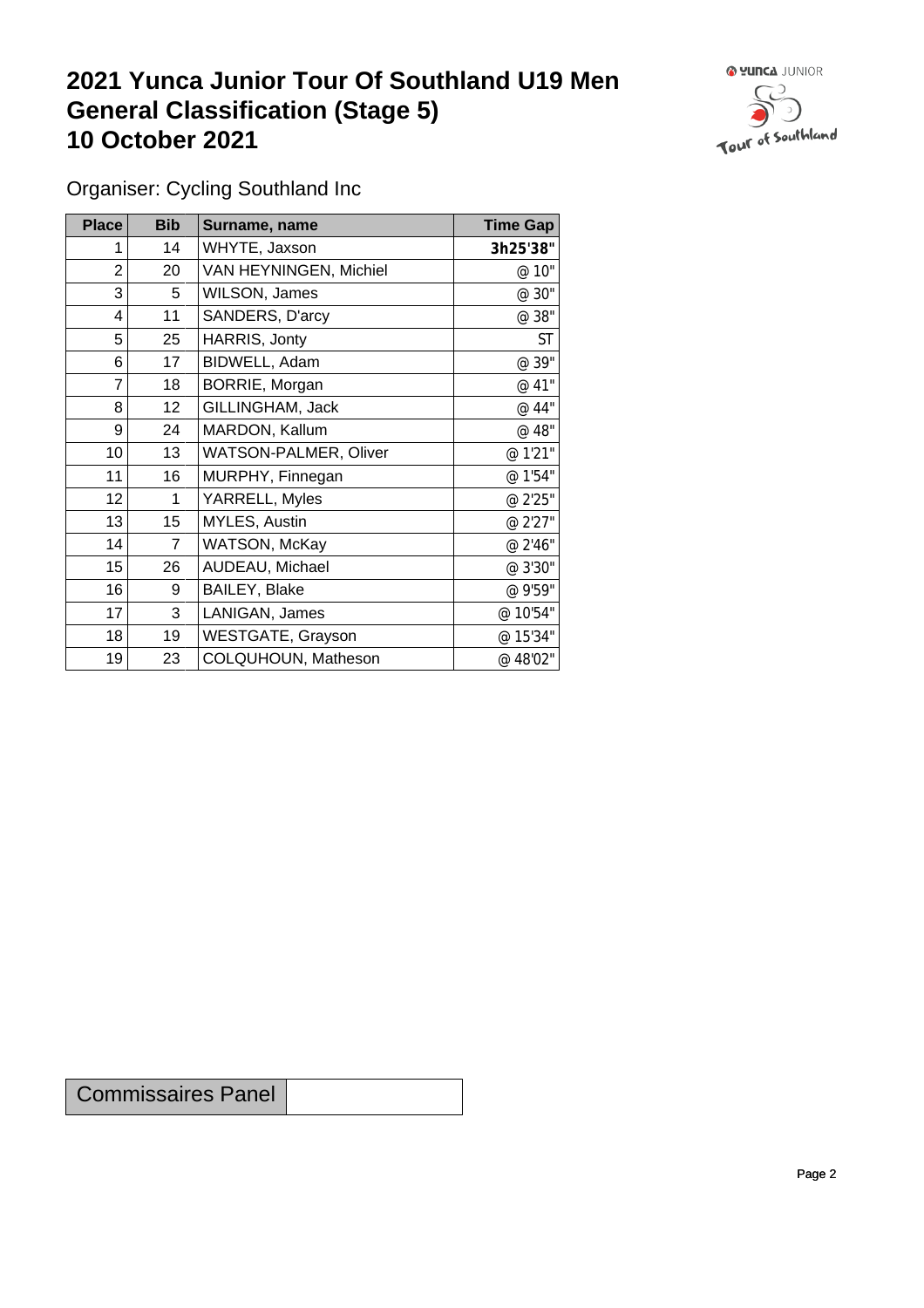## **2021 Yunca Junior Tour Of Southland U19 Men Sprint Classification (Stage 5) 10 October 2021 10 October 2021**



Organiser: Cycling Southland Inc

| <b>Place</b> | <b>Bib</b>      | Surname, name          | <b>Points</b>  |
|--------------|-----------------|------------------------|----------------|
|              | 20              | VAN HEYNINGEN, Michiel | 16             |
| 2            | 26              | AUDEAU, Michael        | 10             |
| 3            | 14              | WHYTE, Jaxson          |                |
| 4            | 5               | WILSON, James          | 6              |
| 5            | 25              | HARRIS, Jonty          | 5              |
| 6            | 18              | BORRIE, Morgan         | 4              |
| 7            | 12 <sup>°</sup> | GILLINGHAM, Jack       | 3              |
| 8            | 11              | SANDERS, D'arcy        | 2              |
| 9            | 13              | WATSON-PALMER, Oliver  | $\overline{2}$ |
| 10           | 15              | MYLES, Austin          |                |